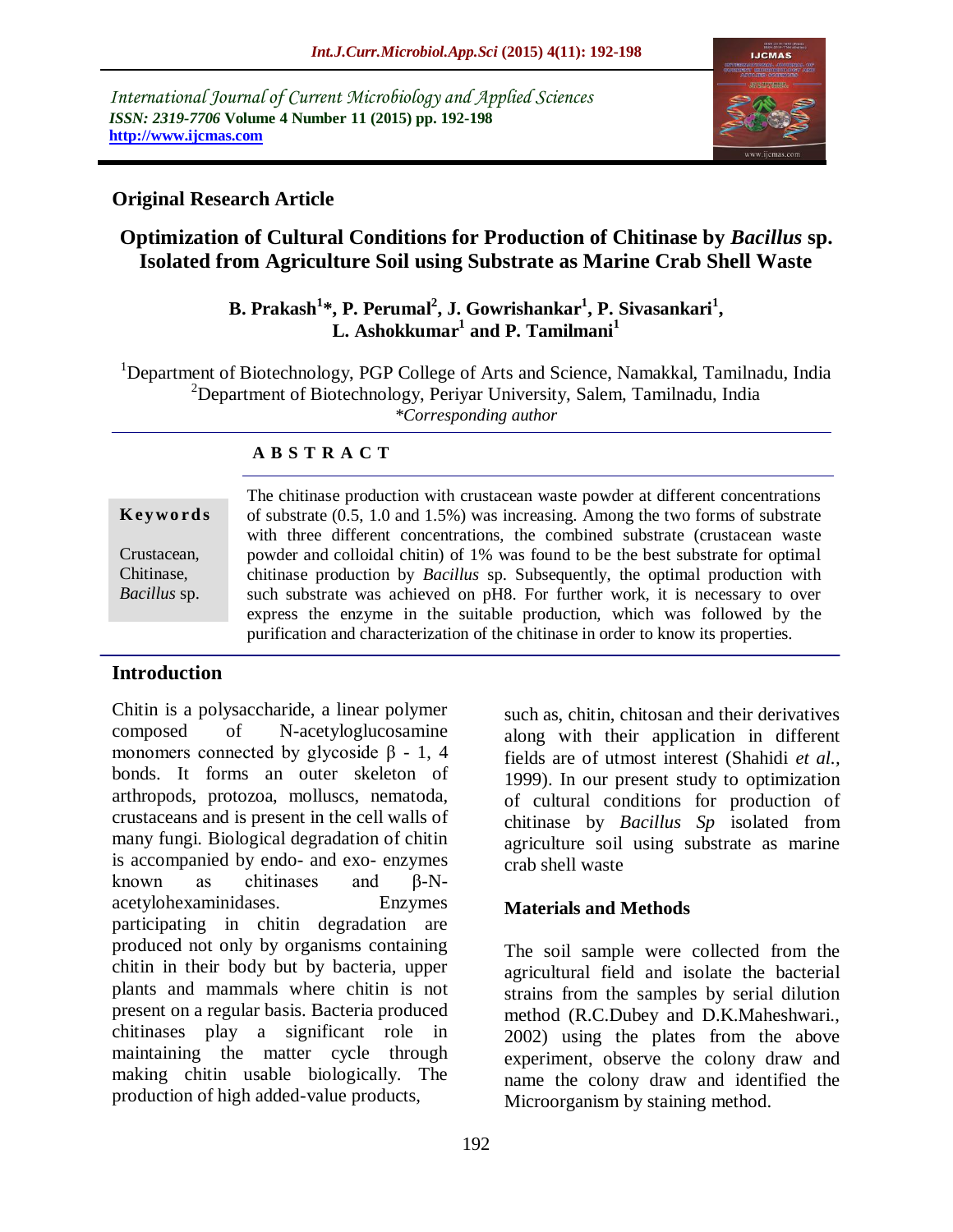#### **Biochemical characterization (IMVIC Test)**

Identification of selected isolate was studied based on different morphological, physiological and biochemical characteristics. The purified bacterial culture was subjected to a range of biochemical tests for identification.

#### **Preparation of chitin substrates for enzyme assay**

In our experiment, chitinase production was observed towards the substrate, marine crab shell waste powder as well as its combination with colloidal chitin. Each substrate was prepared at three following concentrations: 0.5%, 1.0% and 1.5%.

# **Preparation of chitin powder from marine crab shell waste**

The crustacean waste powder used in this experiment was prepared from crabs waste. Preparation of the crustacean waste powder was carried out according to the method modified by Oktavia *et al.* (2005). Colloidal chitin was made from commercially available chitin powder (Sigma) based on the method as described by Arnold and Solomon (1986).

# **Optimization of chitinase production**

Production of chitinase from the bacterium was performed by growing it at 55°C in the 150-ml broth Minimal Synthetic Medium (MSM) containing 0.1% 2HPO<sub>4</sub>, 0.01% MgSO<sub>4</sub>.7H<sub>2</sub>O, 0.1% NaCl, 0.7% (NH<sub>4</sub>)<sub>2</sub>SO<sub>4</sub>, 0.05% yeast extract. Then the bacterial cultivation was carried out with crustacean waste powder at different concentrations (0.5, 1.0, and 1.5) and then culture sampling was conducted regularly everyday for 6 days. In addition, chitinase production was

also observed towards the mixture of colloidal chitin and crustacean waste powder.

# **Extraction of chitinase**

Isolate extracellular chitinase, 10-ml cell culture was centrifuged at 10.000 rpm, 4°C for 25 minutes. The resulting cell-free supernatant was used further for activity assay. Chitinase activity was determined by a dinitrosalicylic acid (DNS) method (Miller, 1959). This method works on the concentration of *N*-acetyl glucosamine (NAG), which is released as a result of enzymic action.

#### **Influence of temperature on crude extract**

The minimal synthetic medium was prepared for the optimization condition under different temperature (17°C, 27°C, 37°C, 47°C and 57°C). The minimal synthetic medium was prepared and the marine bacillus *sp* (inoculum) were inoculated and incubated at different temperature of (17 $\textdegree$ C, 27 $\textdegree$ C, 37 $\textdegree$ C, 47 $\textdegree$ C and 57°C) after incubation the crude were extracted and tested for antimicrobial activity (National Committee for Clinical Laboratory Standards, 1997).

#### **Influence of other factors on crude extract**

The minimal synthetic medium was prepared for the optimization condition under different pH (5, 6, 7, 8 and 9) Carbon and nitrogen sources. The *bacillus sp*  (inoculum) was inoculated and incubated at optimized temperature of 47°C. After incubation the crude were extracted and tested for antimicrobial activity.

# **Partial purification of enzyme**

Purification steps were carried out with the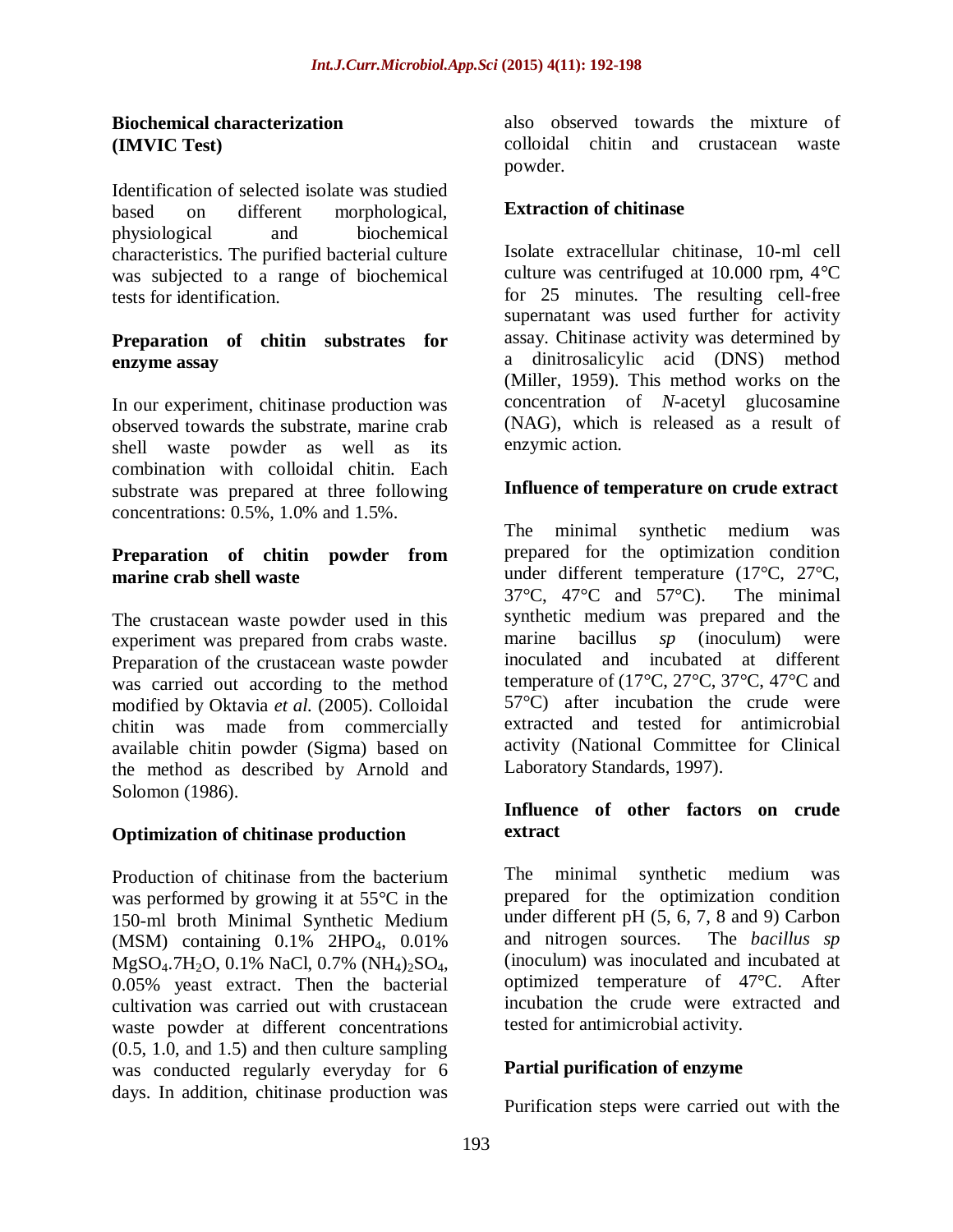help of two different methods of ammonium sulphate precipitation and ion-exchange chromatography. The eluted samples were assayed for enzyme activity and separate of protein and estimate molecular weight by SDS- PAGE (Sodium Dodecyl Sulphate-Polyacrylamide Gel Electrophoresis) and preserved enzyme by immobilization method (Meena and Raja, 2004)

# **Results and Discussion**

#### **Isolation of bacteria (***Bacillus spp.***)**

The soil sample was serially diluted and spread into the nutrient agar medium. After incubation period the colonies were counted and the dominated colonies were picked out and their morphological characterization was studied. The dominated colonies were streaked and the pure culture was stored for further studies. Based on morphological, microscopical and biochemical characterization, the bacterium was identified as *Bacillus subtilis* and *Bacillus cereus* 

#### **Preparation of chitin substrates for enzyme assay**

In our experiment, chitinase production was observed towards the substrate, marine crab shell waste powder as well as its combination with colloidal chitin. Each substrate was prepared at three following concentrations: 0.5%, 1.0%, and 1.5%. The chitinase production was well good in the percentage of 1.5% concentration (Table 1).

# **Effect of pH**

The effect of initial pH of the medium on chitinase production was studied by adjusting the initial pH from 6 to 10 by using 0.1N HCl- NaOH. The optimization of cultivation condition for the production of chitinase with different pH was carried out. The best pH for the production of chitinase was shown in table 2.

#### **Effect of temperature**

The effect of temperature of the medium on chitinase production was studied by altering the incubation temperature. The temperature was adjusted in the range from 17°C to 57°C. The best temperature for the production of chitinase was shown in table 3.

#### **Effect of carbon source in different concentration**

Carbohydrate utilization by bacteria for the production of chitinase enzyme in aerobic fermentation was studied. Different carbon sources were used in 50ml level in the cultivation medium (Glucose, sucrose, lactose, maltose and fructose). The optimization of its cultivation conditions for the chitinase producing with different carbon source. The best carbon source for the production of chitinase, the activity was shown in table 4.

# **Effect of nitrogen source in different concentration**

Nitrogen utilization by bacteria for the production of chitinase enzyme in aerobic fermentation was studied. Different nitrogen sources in 50ml level in the cultivation medium.

The optimization of its cultivation conditions for the chitinase producing with Nitrogen source in different concentration. The best nitrogen source in different concentration for the production of chitinase activity was shown table 5.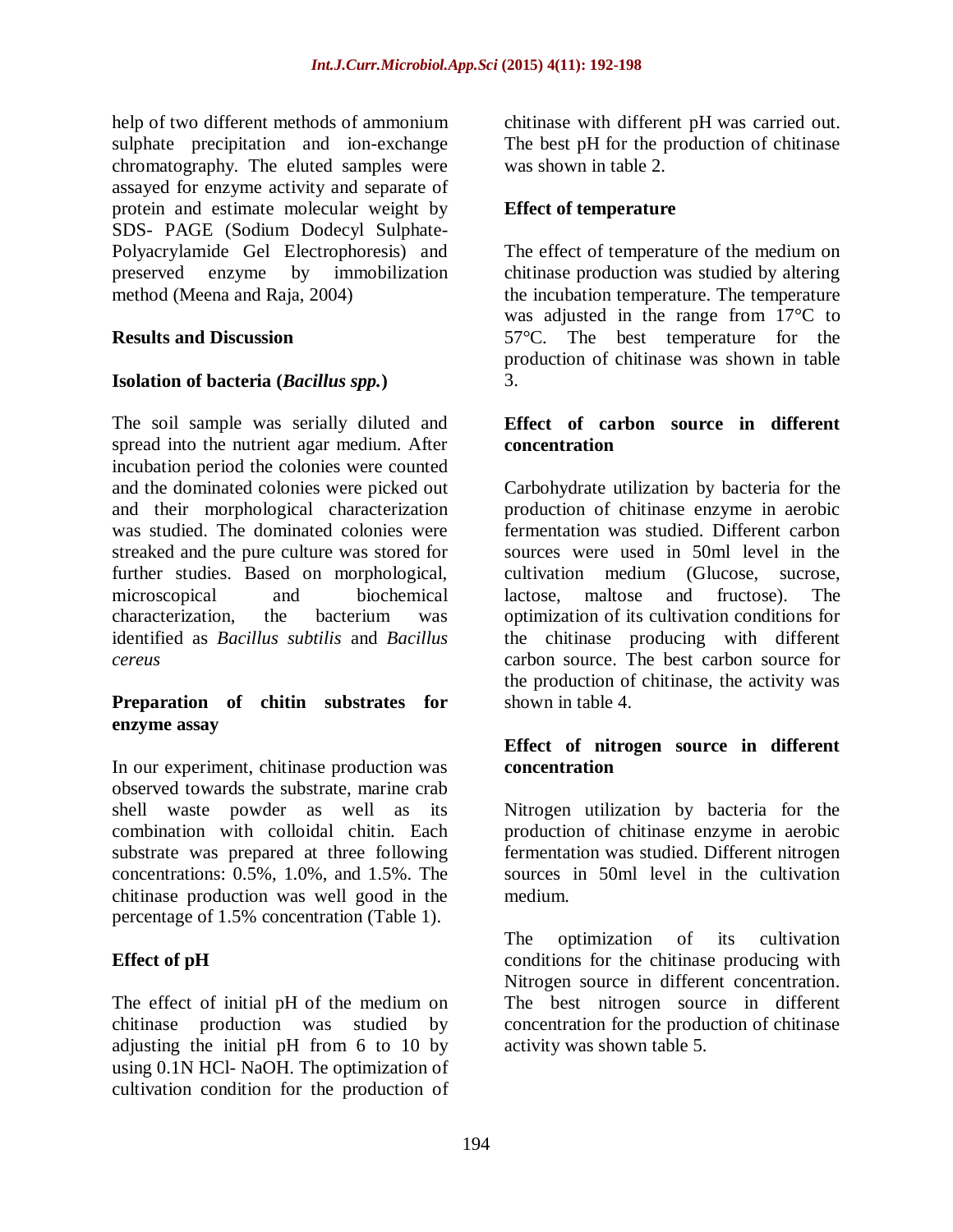#### **Optimization of culture conditions**

Chitinase produced by *Bacillus subtilis and Bacillus cereus* were incubated under all optimal nutritional and environmental fermentation conditions. These properties include: effect of pH, effect of temperature, effect of carbon source in different concentration, effect of nitrogen source in different concentration (Table 6).

# **Purification**

The extracted sample was determined activity of enzyme initial treatment of Ammonium salt with stirring**.** The dialyzed sample was purified with DEAE (Di Ethyl Amino Ethyl cellulose) column**.** The eluted samples were collected and assayed chitinase enzyme activity, protein assay (Table 7). This molecular mass was confirmed by single band in SDS-PAGE. The protein is a monomeric had a molecular mass of *Bacillus subtilis* and *Bacillus cereus,* The produced enzymes were entrapped with Sodium alginate and Calcium chloride**.**

Optimization of chitinase production was carried out by cultivating *Bacillus* sp. in the media containing crustacean waste powder at three different concentrations (0.5, 1.0, and 1.5%). In addition to that, chitinase production was also observed towards the mixture between crustacean waste powders and colloidal chitin at such three different concentrations. It was assumed that the continuous production of chitinase was due to the enough availability of chitin in the growth medium, as the result of the slow rate of chitin biodegradation during the cultivation. Subsequently, the slow rate is probably due to the low solubility of crustacean waste powder in the medium.

However, the chitinase production in our experiment was probably induced by the chitin added into the growth medium. It was assumed that chitin and its degradation products played a role as an inducer system in stimulating the production of chitinase, as reported (Felse and Panda, 1999). This case was also similar to that reported by Frandberg and Schnurer (1994) that the products of chitin degradation, mainly *N,N'* diacetylchitobiose (GlcNAc2), induced the chitinase production by *Bacillus pabuli*. Especially when chitin is added into the medium, it is partially hydrolyzed by extracellular chitinases into oligomers, mainly dimers of GlcNAc (GlcNAc2), which is hydrolyzed further by β-*N* acetylglucosaminidase (GlcNAcase) to form the monomers, GlcNAc. Then these monomers are taken up via the phosphotransferase system (Park *et al.,* 2000).

The chitinase production with the combined substrate (crustacean waste powder and colloidal chitin) at the concentration of 1.0 and 1.5% showed that the highest activity was achieved indicating that the optimal production of chitinase was on combination of the colloidal chitin and crab waste chitin.

This subsequently suggests that the presence of colloidal chitin in the growth medium could increase the chitinase production, which significantly appeared. Subsequently, it was found that the activity at the lower concentration (0.5%) was a bit higher than that at the higher ones  $(1.0 \text{ and } 1.5\%)$ . It appears that it took a longer time for chitinase to degrade the chitin in the waste powder, due to the low solubility of the powder in the growth medium, but the production of chitinase is very high in the concentration of 1.5%.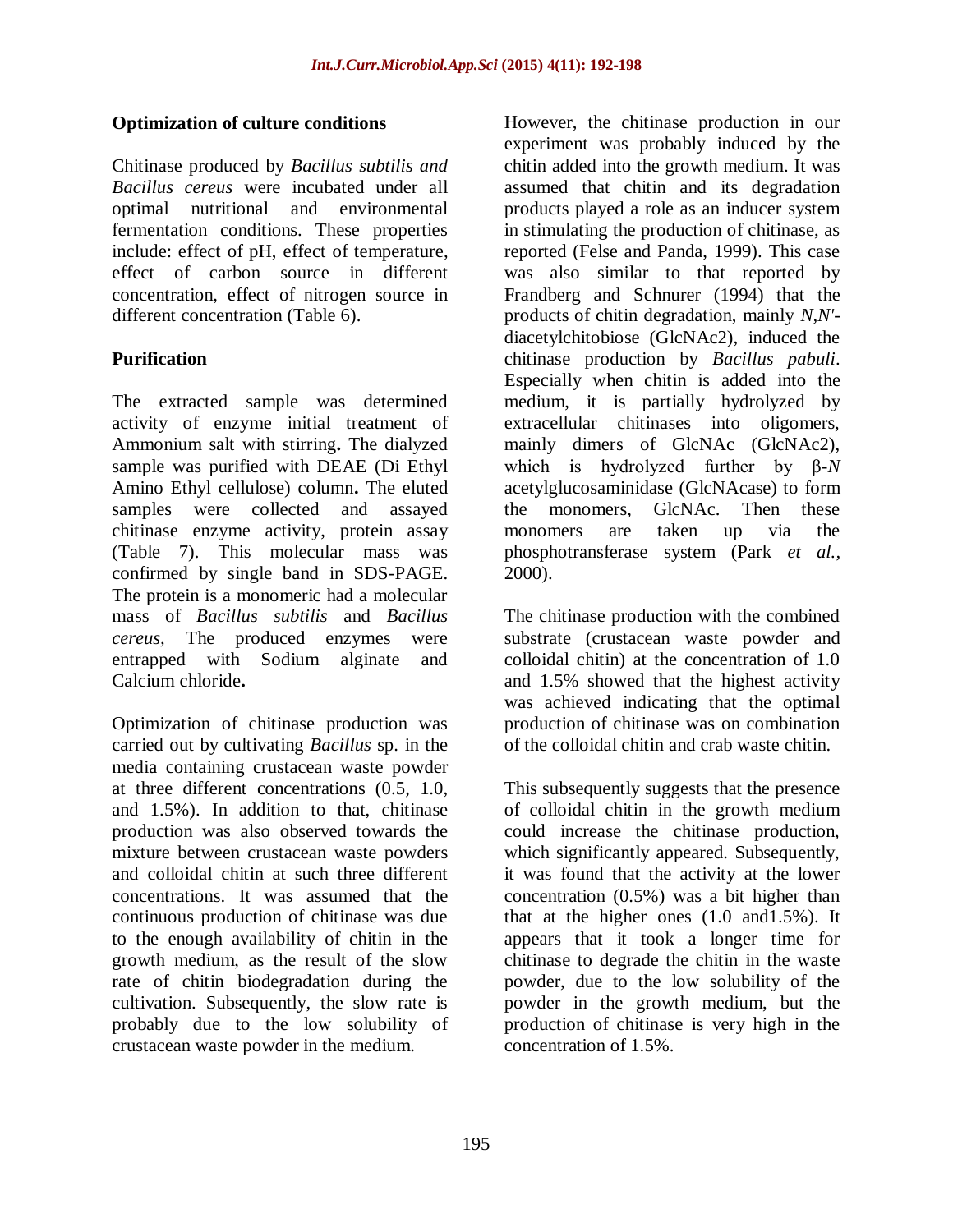#### *Int.J.Curr.Microbiol.App.Sci* **(2015) 4(11): 192-198**

| S.No                | Concentration of substrate in percentage (synthetic chitin<br>and crab waste powder- $1.5\%$ ) (u/ml) |       |       |  |  |
|---------------------|-------------------------------------------------------------------------------------------------------|-------|-------|--|--|
|                     | 0.5                                                                                                   |       | 1.5   |  |  |
| Sample1             | 34.34                                                                                                 | 45.24 | 62.45 |  |  |
| Sample <sub>2</sub> | 34.06                                                                                                 | 43.89 | 60.19 |  |  |
| Sample <sub>3</sub> | 32.00                                                                                                 | 12.26 | .02   |  |  |

**Table.1** Chitinase assay crude (different substrate in different concentration)

| Table.2 Chitinase assay on different pH |  |  |  |  |  |
|-----------------------------------------|--|--|--|--|--|
|-----------------------------------------|--|--|--|--|--|

|                     | Chitinase production on different pH(synthetic chitin and<br>crab waste powder -1.5%) (u/ml) |       |       |       |       |
|---------------------|----------------------------------------------------------------------------------------------|-------|-------|-------|-------|
| S.No                |                                                                                              |       |       |       |       |
| Sample1             | 46.07                                                                                        | 62.43 | 76.59 | 49.21 | 56.26 |
| Sample <sub>2</sub> | 43.79                                                                                        | 61.30 | 72.09 | 42.68 | 52.80 |
| Sample <sub>3</sub> | 43.22                                                                                        | 63.00 | 75.00 | 48 R7 | 19.89 |

**Table.3** Chitinase assay on different temperature

| S.No                | Chitinase production on different temperature (synthetic) |                |                |                |                |
|---------------------|-----------------------------------------------------------|----------------|----------------|----------------|----------------|
|                     | chitin and crab waste powder -1.5%) (u/ml)                |                |                |                |                |
|                     | $17^{\circ}$ C                                            | $27^{\circ}$ C | $37^{\circ}$ C | $47^{\circ}$ C | $57^{\circ}$ C |
| Sample1             | 62.30                                                     | 80.21          | 96.59          | 55.36          | 51.28          |
| Sample <sub>2</sub> | 59.84                                                     | 79.20          | 95.34          | 47.18          | 48.10          |
| Sample <sub>3</sub> | 60.52                                                     | 81.02          | 93.64          | 52.55          | 51.00          |

**Table.4** Chitinase assay on different carbon source

| S.NO                | Chitinase production on different carbon source<br>(synthetic chitin and crab waste powder -1.5%) (u/ml) |       |                                                  |       |       |  |
|---------------------|----------------------------------------------------------------------------------------------------------|-------|--------------------------------------------------|-------|-------|--|
|                     |                                                                                                          |       | GLUCOSE   LACTOSE   FRUCTOSE   SUCROSE   MALTOSE |       |       |  |
| Sample1             | 51.78                                                                                                    | 63.54 | 80.21                                            | 97.06 | 52.57 |  |
| Sample <sub>2</sub> | 49.60                                                                                                    | 61.08 | 72.13                                            | 96.32 | 51.90 |  |
| Sample <sub>3</sub> | 50.64                                                                                                    | 60.88 | 72.15                                            | 90.23 | 54.01 |  |

Table.5 Chitinase assay on different nitrogen source

|                     | Chitinase production on different nitrogen source (synthetic<br>chitin and crab waste powder -1.5%) (u/ml) |         |         |         |          |
|---------------------|------------------------------------------------------------------------------------------------------------|---------|---------|---------|----------|
| S.No                | Beef                                                                                                       | Yeast   | Peptone | Sodium  | Ammonium |
|                     | extract                                                                                                    | extract |         | nitrate | nitrate  |
| Sample1             | 80.35                                                                                                      | 92.21   | 72.59   | 53.21   | 66.76    |
| Sample <sub>2</sub> | 79.98                                                                                                      | 91.30   | 70.79   | 50.68   | 62.43    |
| Sample <sub>3</sub> | 81.65                                                                                                      | 91.55   | 68.56   | 56.41   | 62.00    |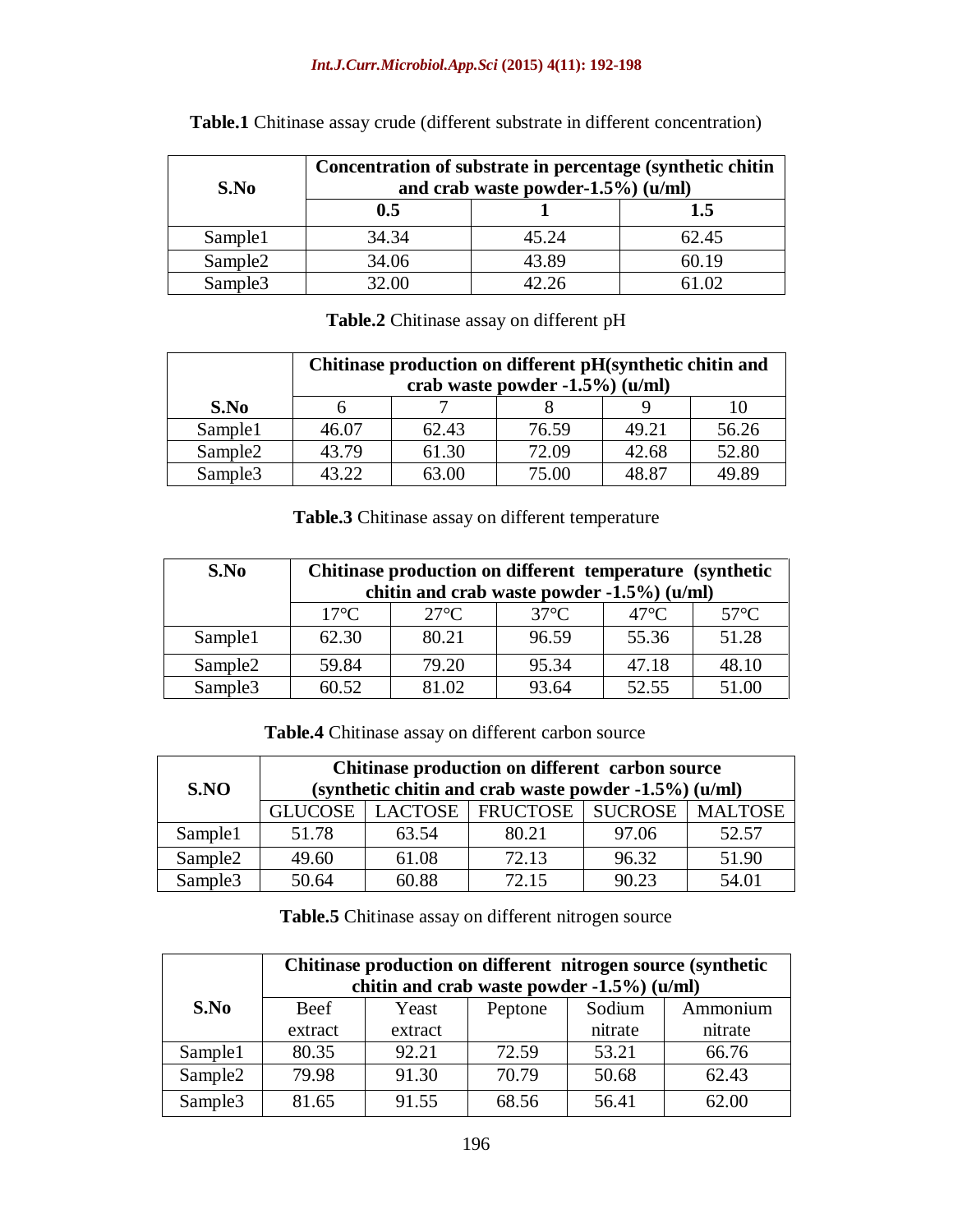| rganisms | $\mathbf{F}$ | ω<br>$\begin{array}{c} \textbf{Temperature} \ (^\circ\textbf{c}) \end{array}$ | ပ္ပ<br>concentration<br>$\mathbf{\hat{a}}$<br><b>SOUIT</b><br>in different<br>50 <sub>nnl</sub><br>(sucrose)<br>arbon | ဗ<br>extract)<br>concentration<br><b>unos uaßo</b><br>different<br>50 <sub>nnl</sub><br>(yeast<br>$\widehat{\mathbf{e}}$<br>트.<br><b>E</b><br>Zitr | concentrati<br>Enzyme<br>(u/ml) |
|----------|--------------|-------------------------------------------------------------------------------|-----------------------------------------------------------------------------------------------------------------------|----------------------------------------------------------------------------------------------------------------------------------------------------|---------------------------------|
| Sample1  | 8            | $37^{\circ}$ C                                                                | 1.50                                                                                                                  | 0.25                                                                                                                                               | 192.64                          |
| Sample2  | 8            | $37^{\circ}$ C                                                                | 1.50                                                                                                                  | 0.25                                                                                                                                               | 186.21                          |
| Sample3  | 8            | $37^{\circ}$ C                                                                | 1.50                                                                                                                  | 0.25                                                                                                                                               | 187.00                          |

**Table.6** Optimized production medium for chitinase assay

**Table.7** Chitinase assay for purification

|                     | <b>Enzyme concentration</b> | <b>Enzyme concentration</b> |
|---------------------|-----------------------------|-----------------------------|
| <b>Contents</b>     | (u/ml) by salt cut          | (u/ml) by ion-exchange      |
| Sample1             | 197.11                      | 196.56                      |
| Sample <sub>2</sub> | 190.86                      | 193.12                      |
| Sample <sub>3</sub> | 190.50                      | 194.00                      |

The phenomenon was different from that on the combination of colloidal chitin and crustacean waste. The optimal specific activity for this combined substrate (0.5, 1.0 and 1.5%) was achieved.

Among the two species Bacillus species, the *bacillus subtilis* possess the high chitinase production 62.45 which was shown in the table 2. The optimization of the medium with the pH of the 8, temperature 37°C, carbon source-sucrose, nitrogen source – yeast extract. Similarly, the chitinase production in our experiment was probably induced by the chitin added into the growth medium. It was assumed that chitin and its degradation products played a role as an inducer system in stimulating the production of chitinase, as reported (Felse and Panda, 1999). This case was also similar to that reported by Frandberg and Schnurer (1994) that the products of chitin degradation, mainly *N,N'*- diacetylchitobiose (GlcNAc2), induced the chitinase production by *Bacillus pabuli*.

The pH of the culture medium is playing important role in chitinase production. Majority of the bacteria reported to produce maximum level of chitinase at neutral or slightly acidic pH and whereas fungi mostly secret it in acidic conditions (Sharaf, 2005).

Analysis of the results has revealed that the potential of any microbial culture could be increased for the production of different metabolites by adapting suitable culture techniques. The partially purified enzyme shows the more activity. The purified enzymes were preserved by immobilization. Our results are in line with findings provided by the ammonium hydroxide fraction. It also confirms that this system of purification is reproducible, as the pattern of SDS-PAGE was nearly the same when the experiment was repeated.

# **Reference**

Arnold, L.D., Solomon, N.A. 1986. Manual of industrial microbiology and